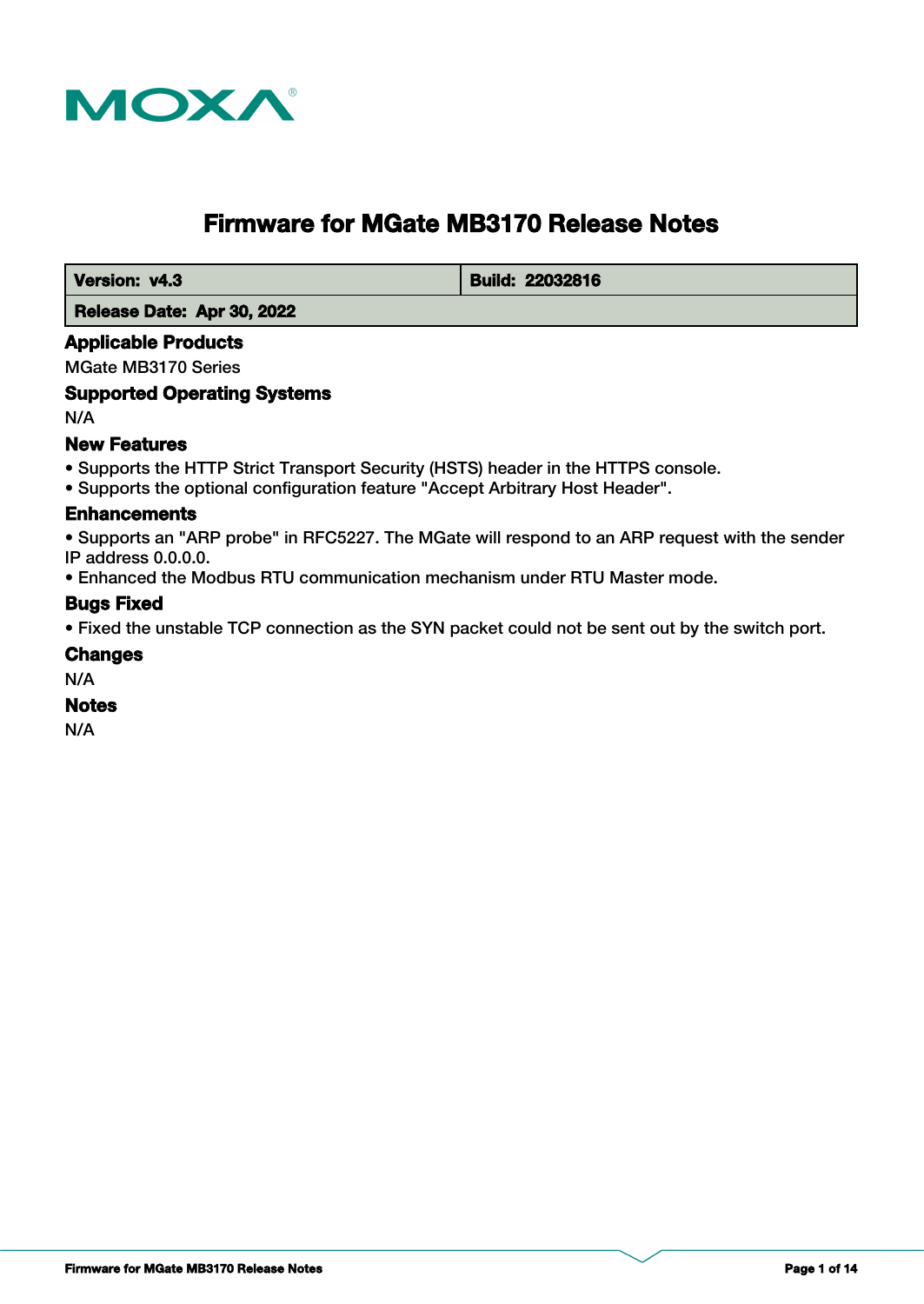

 **Version: v4.2 Build: 20090212** 

 **Release Date: Sep 29, 2020**

# **Applicable Products**

N/A

# **Supported Operating Systems**

N/A

# **New Features**

N/A

# **Enhancements**

- Vulnerability issues (higher level or above) have been fixed, following a Nessus and Defensics scan.
- Supports MXconfig v2.6 and MXview v3.1.8.
- Enhanced the System Log display.
- Strengthened the TLS cipher suite for security enhancement.
- Enhanced MOXA commands under the account login process.
- Adjusted Telnet default settings from enable to disable.
- Disabled unsecure TLS 1.0 and TLS 1.1.
- Enhanced Accessible IP List feature.

# **Bugs Fixed**

- Added CSRF attack protection for the login webpage.
- Serial parameters might have been incorrect when switching between ASCII and RTU modes.
- Fixed the incomplete display in the web console.
- Fixed SNMPv3 issues.
- Fixed the MGate's failure to get an IP address under DHCP mode.
- Fixed https connections that might have caused the web service to stop working.

# **Changes**

N/A

### **Notes**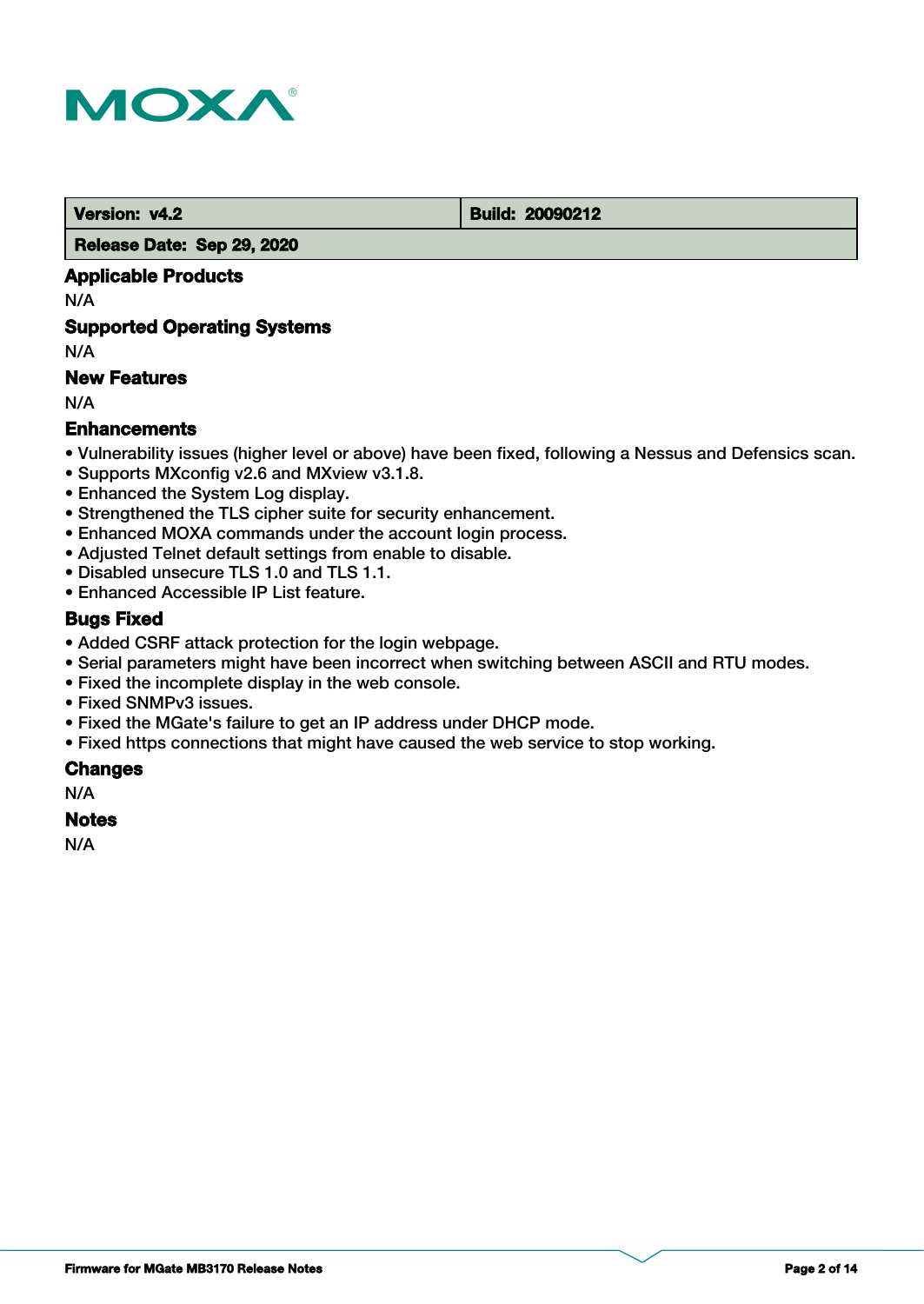

 **Version: v4.1 Build: Build 18113012**

 **Release Date: Jan 15, 2019**

# **Applicable Products**

MGate MB3170, MGate MB3170I, MGate MB3170-T, MGate MB3170I-T, MGate MB3170-M-SC, MGate MB3170-M-ST, MGate MB3170-S-SC, MGate MB3170I-M-SC, MGate MB3170I-S-SC, MGate MB3170-M-SC-T, MGate MB3170-M-ST-T, MGate MB3170-S-SC-T, MGate MB3170I-M-SC-T, MGate MB3170I-S-SC-T

### **Supported Operating Systems**

N/A

# **New Features**

• Supports security features based on IEC-62443.

#### **Enhancements**

• Accessible IP List supports denying Web/Telnet console access.

**Bugs Fixed**

N/A

#### **Changes**

N/A

#### **Notes**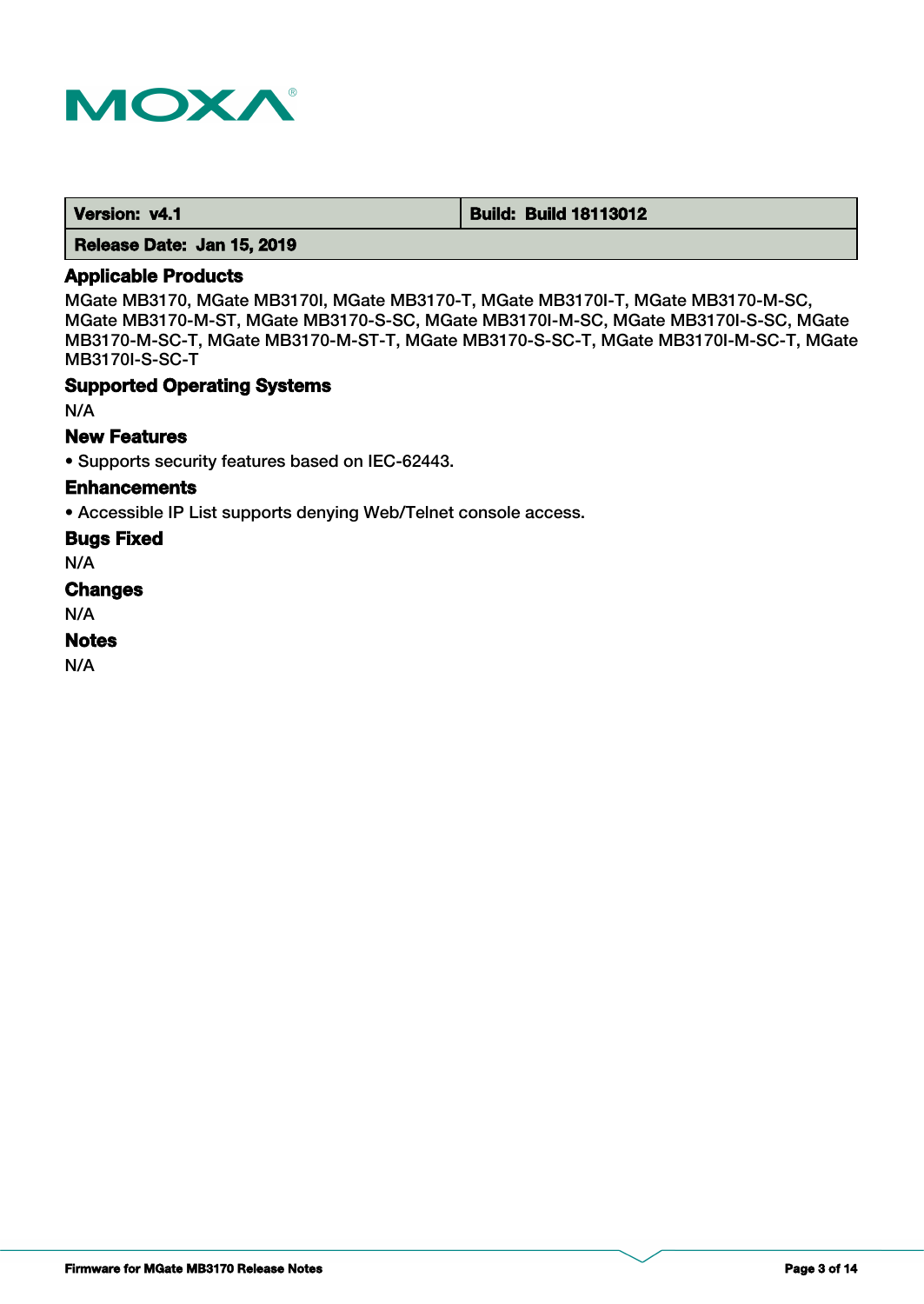

| Version: v4.0 | <b>Build: Build 18070910</b> |
|---------------|------------------------------|
|               |                              |

 **Release Date: N/A**

#### **Applicable Products**

MGate MB3170, MGate MB3170I, MGate MB3170-T, MGate MB3170I-T, MGate MB3170-M-SC, MGate MB3170-M-ST, MGate MB3170-S-SC, MGate MB3170I-M-SC, MGate MB3170I-S-SC, MGate MB3170-M-SC-T, MGate MB3170-M-ST-T, MGate MB3170-S-SC-T, MGate MB3170I-M-SC-T, MGate MB3170I-S-SC-T

#### **Supported Operating Systems**

N/A

# **New Features**

• Supports HW revision v2.5.0 of MGate MB3170, MB3170-T, MB3170I, MB3170I-T.

• Supports HW revision v2.4.0 of MB3170-M-SC, MB3170-M-SC-T, MB3170-M-ST, MB3170-M-ST-T, MB3170-S-SC, MB3170-S-SC-T, MB3170I-M-SC, MB3170I-M-SC-T, MB3170I-S-SC, MB3170I-S-SC-T.

# **Enhancements**

- Enhanced the complexity of token generation to protect against CSRF attacks.
- Enhanced the complexity of the key for password encryption in the web console login process.
- Hides sensitive information for the web login page.
- Encrypts sensitive information in exported configuration files.

### **Bugs Fixed**

- MGate crash caused by exporting the configuration through DSU.
- Stack-based buffer overflow issue in the web console which may cause web service corruption.
- Not forwarding a response after receiving a broadcast response.
- MGate crash caused by exporting the configuration through DSU.

#### **Changes**

N/A

#### **Notes**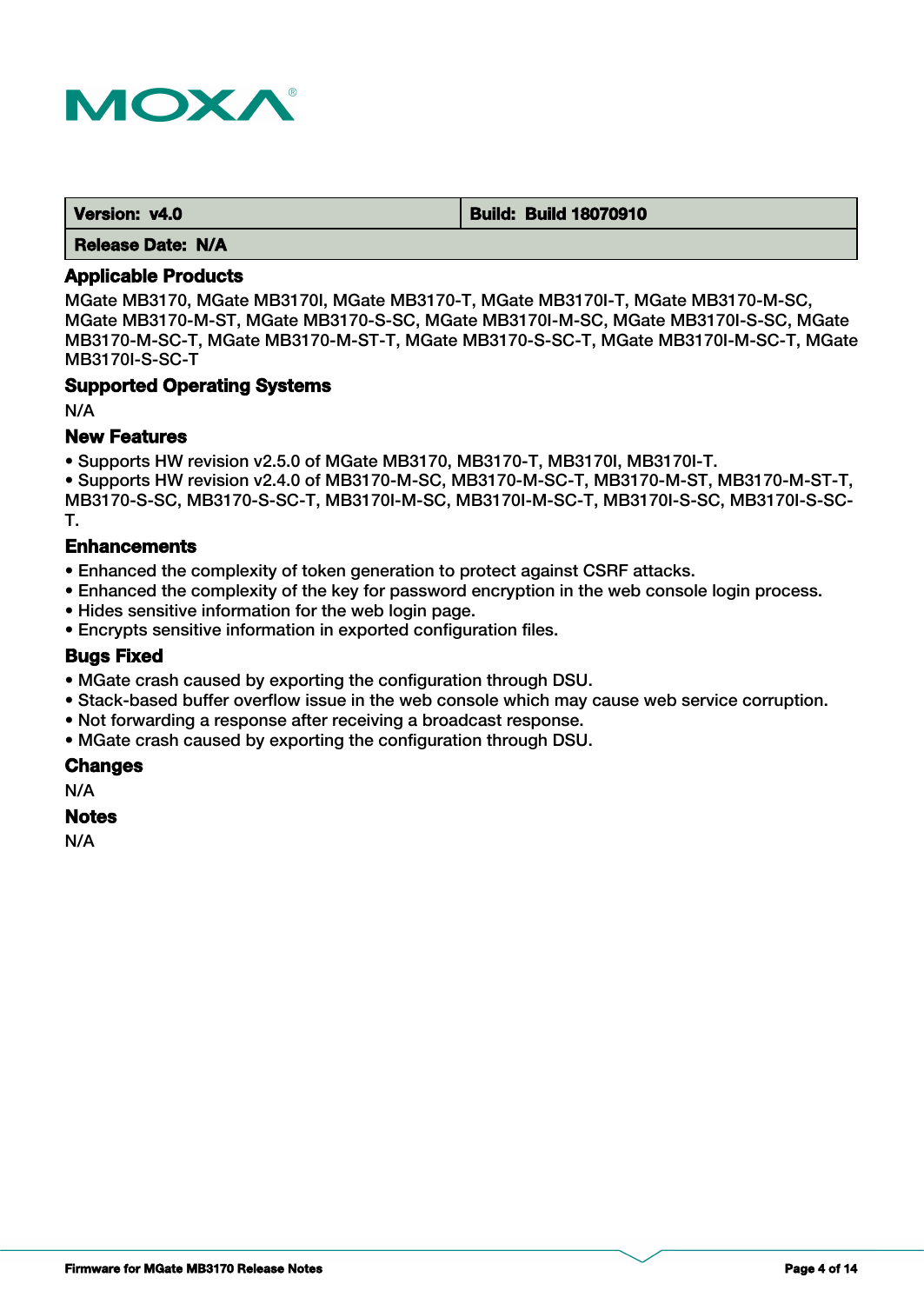

 **Version: v3.0 Build: Build: Build 17030713** 

 **Release Date: Mar 15, 2017**

# **Applicable Products**

MGate MB3170, MGate MB3170I, MGate MB3170-T, MGate MB3170I-T, MGate MB3170-M-SC, MGate MB3170-M-ST, MGate MB3170-S-SC, MGate MB3170I-M-SC, MGate MB3170I-S-SC, MGate MB3170-M-SC-T, MGate MB3170-M-ST-T, MGate MB3170-S-SC-T, MGate MB3170I-M-SC-T, MGate MB3170I-S-SC-T

### **Supported Operating Systems**

N/A

# **New Features**

N/A

## **Enhancements**

• Enabled a default password.

#### **Bugs Fixed**

• The user's password and SNMP community name may be exposed by a buffer overflow issue.

# **Changes**

N/A

#### **Notes**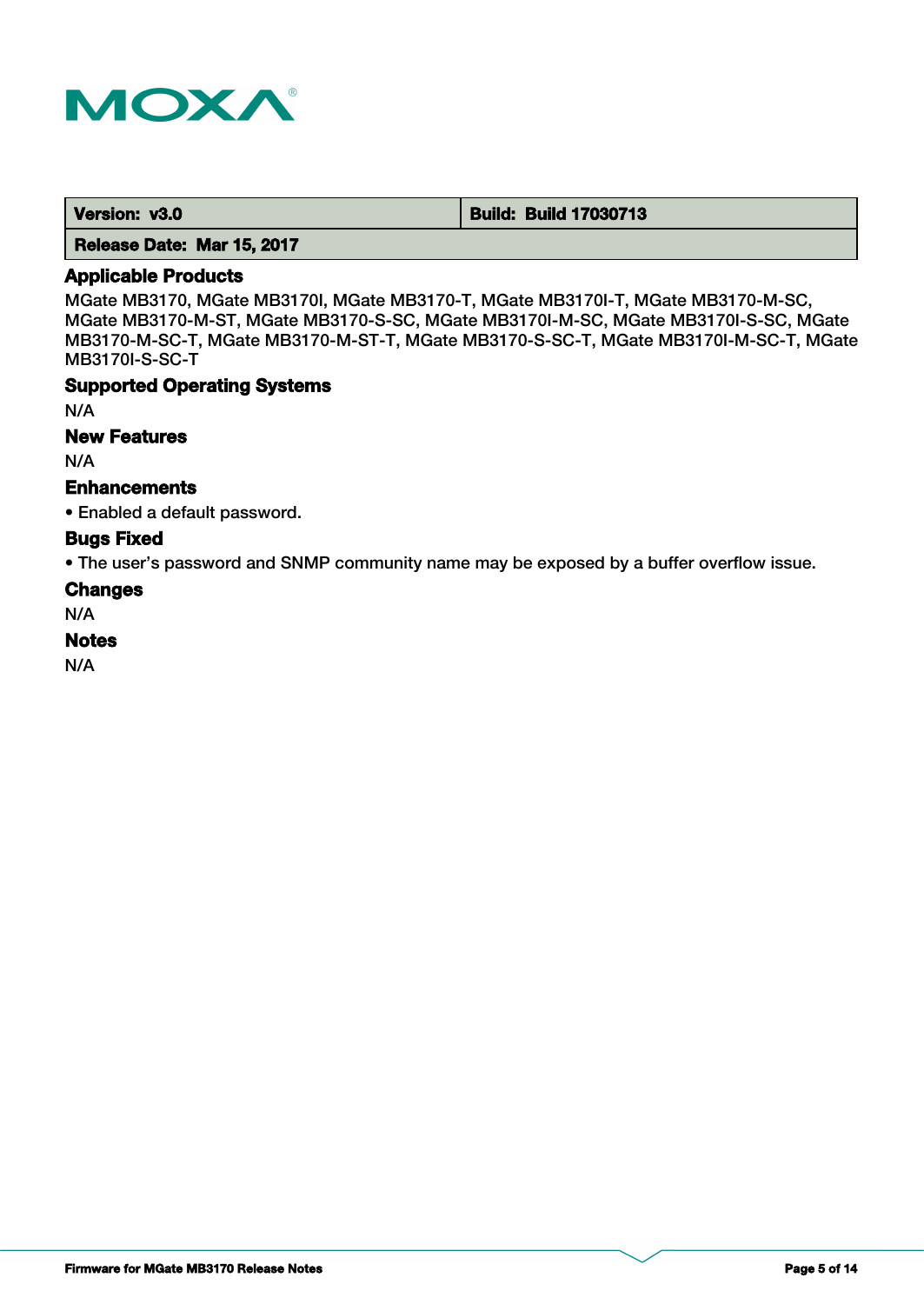

 **Version: v2.5 Build: Build: Build 16053118** 

 **Release Date: N/A**

# **Applicable Products**

MGate MB3170, MGate MB3170I, MGate MB3170-T, MGate MB3170I-T, MGate MB3170-M-SC, MGate MB3170-M-ST, MGate MB3170-S-SC, MGate MB3170I-M-SC, MGate MB3170I-S-SC, MGate MB3170-M-SC-T, MGate MB3170-M-ST-T, MGate MB3170-S-SC-T, MGate MB3170I-M-SC-T, MGate MB3170I-S-SC-T

### **Supported Operating Systems**

N/A

# **New Features**

N/A

# **Enhancements**

• Enhanced the strength of parameters used in the web console to avoid unauthorized access.

**Bugs Fixed**

N/A

#### **Changes**

N/A

#### **Notes**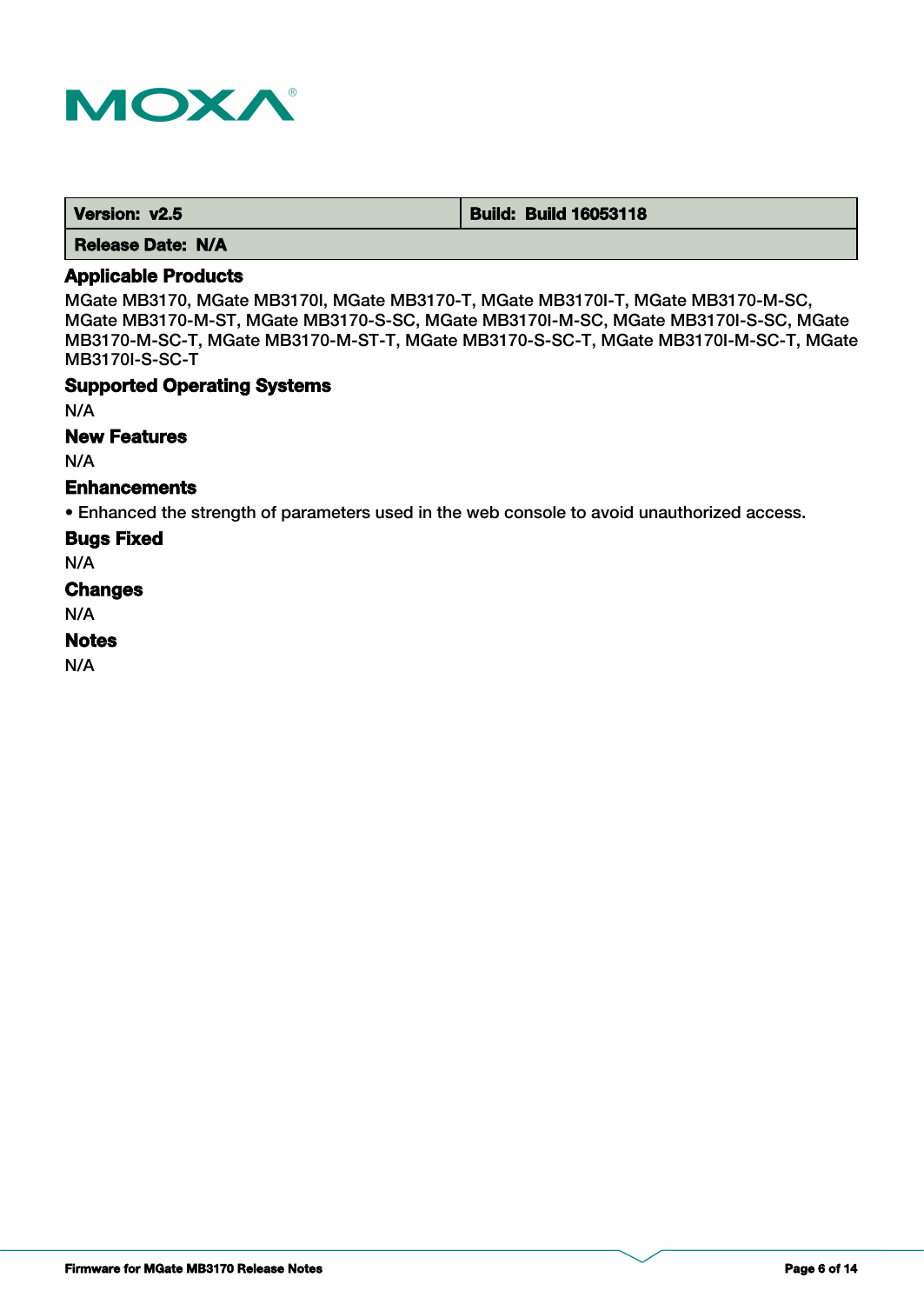

 **Release Date: N/A**

# **Applicable Products**

MGate MB3170, MGate MB3170I, MGate MB3170-T, MGate MB3170I-T, MGate MB3170-M-SC, MGate MB3170-M-ST, MGate MB3170-S-SC, MGate MB3170I-M-SC, MGate MB3170I-S-SC, MGate MB3170-M-SC-T, MGate MB3170-M-ST-T, MGate MB3170-S-SC-T, MGate MB3170I-M-SC-T, MGate MB3170I-S-SC-T

### **Supported Operating Systems**

N/A

# **New Features**

N/A

#### **Enhancements**

- Allows modification of the Modbus TCP port.
- Supports up to 32 TCP client connections.

### **Bugs Fixed**

• Serial communication problems when the baudrate is low.

• If a Modbus TCP slave divides the TCP response to two packets, MGate could not support it.

• When configured by SNMP, the system name, location, and contact information could not be saved.

• Slave id mapping info for the serial port would be cleared to zero when changing the Modbus mode.

#### **Changes**

N/A

### **Notes**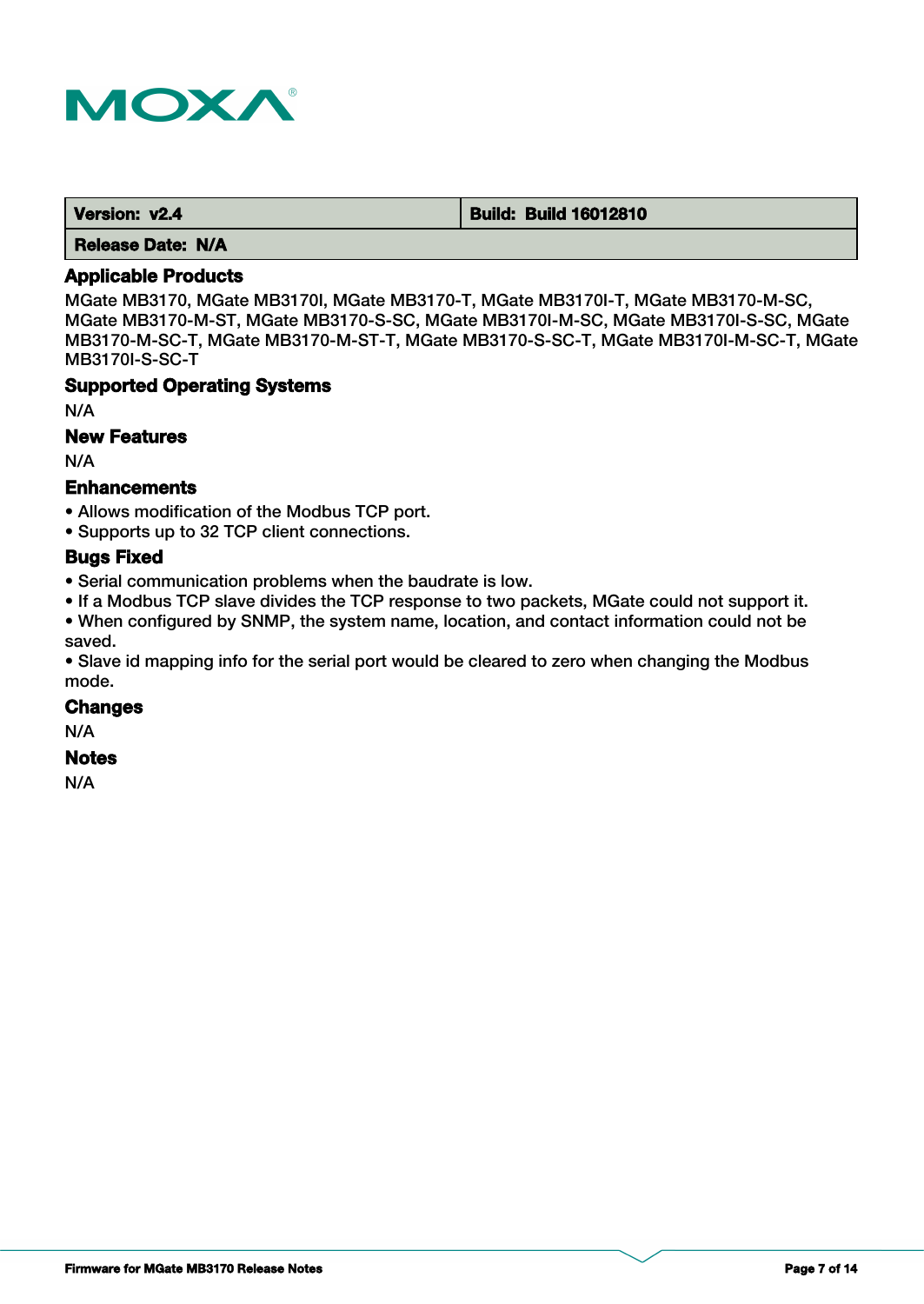

 **Version: v2.3 Build: Build 14121610**

 **Release Date: N/A**

# **Applicable Products**

MGate MB3170, MGate MB3170I, MGate MB3170-T, MGate MB3170I-T, MGate MB3170-M-SC, MGate MB3170-M-ST, MGate MB3170-S-SC, MGate MB3170I-M-SC, MGate MB3170I-S-SC, MGate MB3170-M-SC-T, MGate MB3170-M-ST-T, MGate MB3170-S-SC-T, MGate MB3170I-M-SC-T, MGate MB3170I-S-SC-T

### **Supported Operating Systems**

N/A

#### **New Features**

- Supports MGate MB3170-M-SC, MB3170-M-ST, MB3170-S-SC, MB3170I-M-SC, MB3170I-S-SC.
- Supports Modbus routing by TCP port, IP address, and multi-range slave ID.

# **Enhancements**

N/A

# **Bugs Fixed**

N/A

# **Changes**

N/A

# **Notes**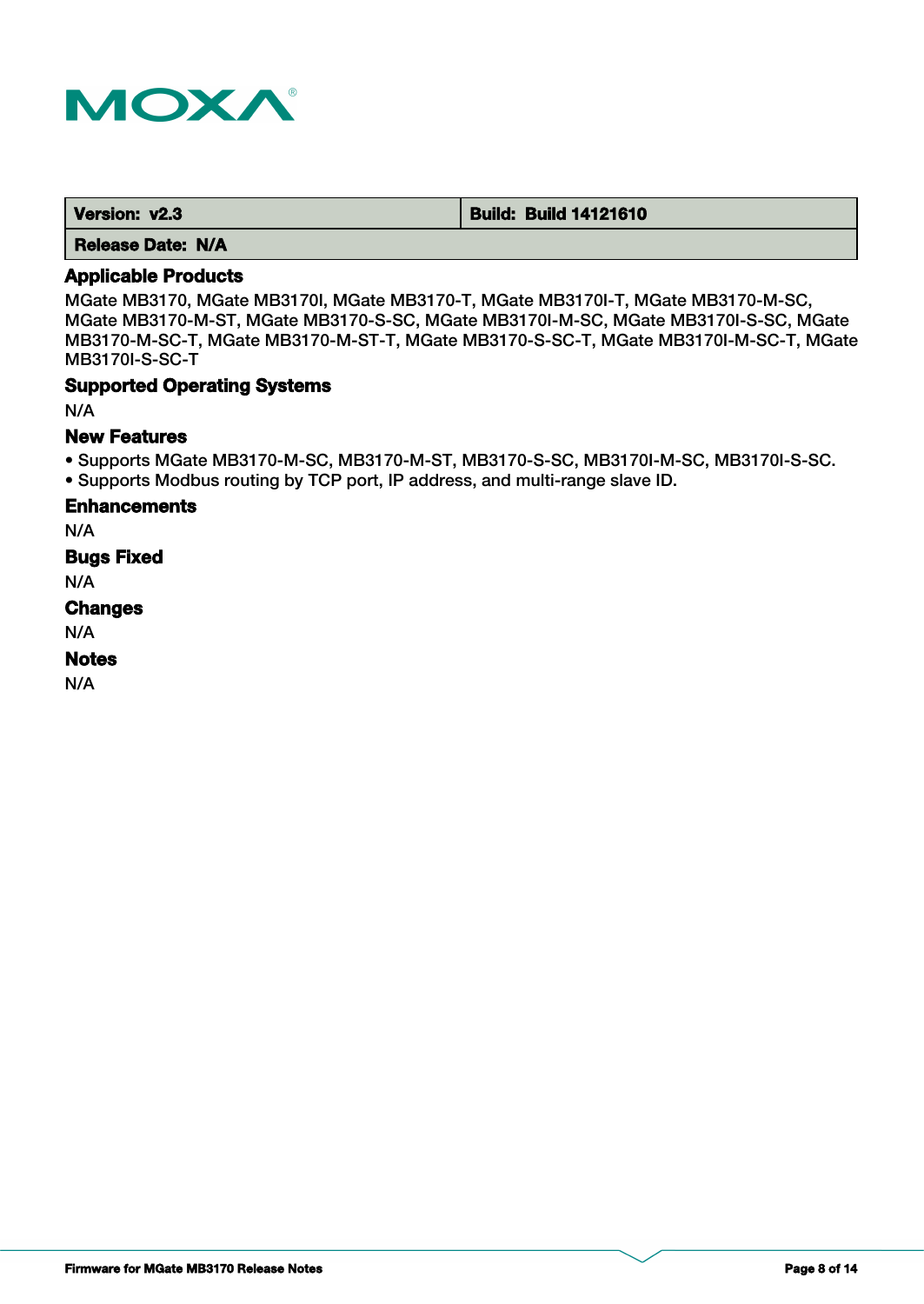

**Version: v2.2 Build: Build: Build 14060915** 

 **Release Date: N/A**

### **Applicable Products**

MGate MB3170, MGate MB3170I, MGate MB3170-T, MGate MB3170I-T

### **Supported Operating Systems**

N/A

# **New Features**

• MGate supports the Auto Detection function in the web console.

### **Enhancements**

N/A

# **Bugs Fixed**

• MGate may not boot up when serial port 1 connects to an RS-485 or RS-422 device.

• MGate stops forwarding requests after receiving broadcast requests.

• Sometimes TCP PUSH packets will be immediately retransmitted due to imperfections in the retransmission timeout algorithm.

- Web page does not display correctly when text input field contains any of the four characters "'\>.
- MGate could not drop unnecessary RTU bytes when MB3000 retried to receive multiple times.

• When an RTU slave replied with an exception with a Modbus function code from 01 to 04, MGate would treat this response as an illegal packet (CRC).

• If auto detection is executed and cancelled before it finishes, and repeated many times, the result would show the wrong information.

• When running in Modbus ASCII master mode and the serial of Tx and Rx short-circuits, the system may restart.

# **Changes**

N/A

# **Notes**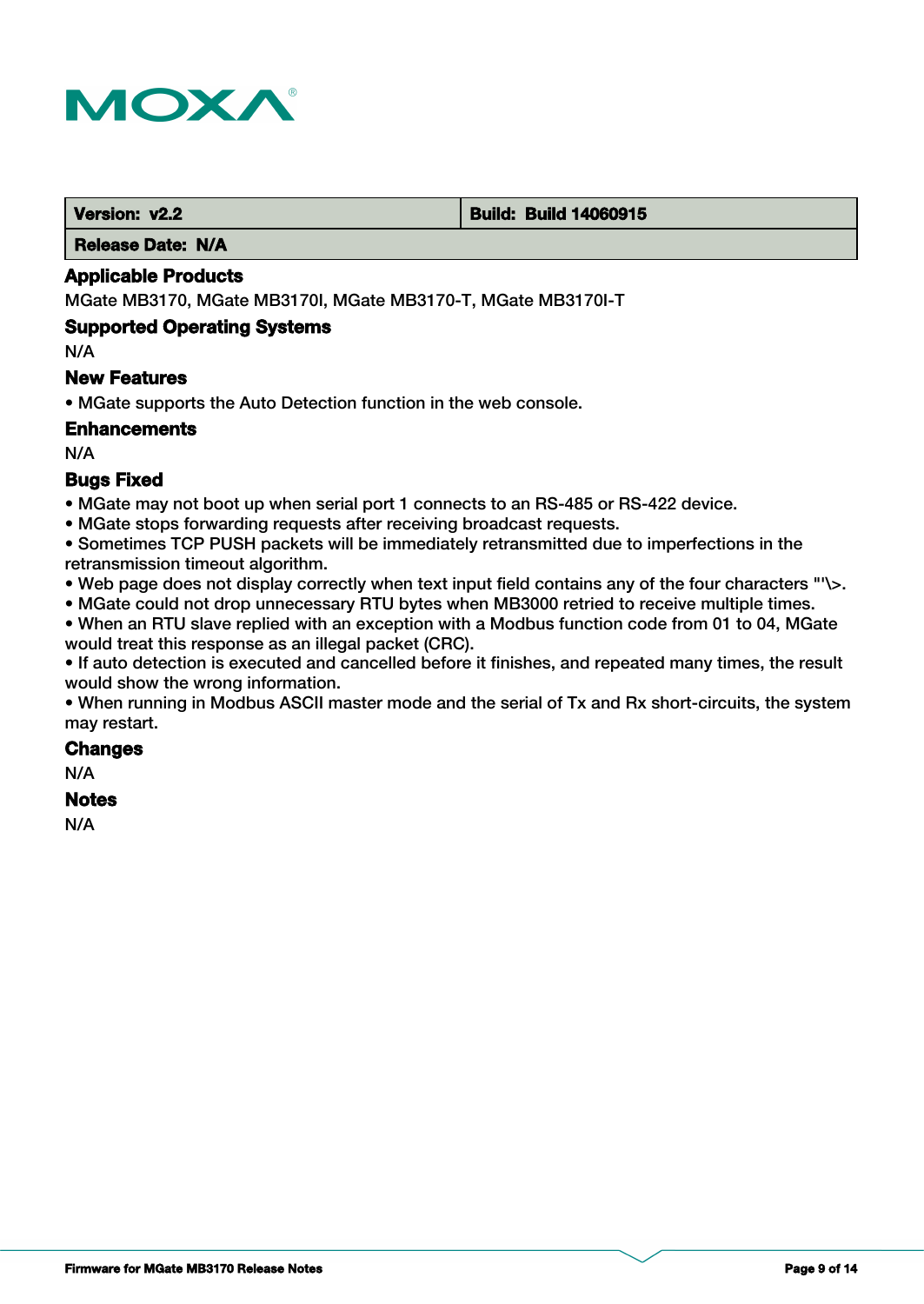

#### **Version: v2.1 Build: Build: Build 13042214**

 **Release Date: N/A**

# **Applicable Products**

MGate MB3170, MGate MB3170I, MGate MB3170-T, MGate MB3170I-T

# **Supported Operating Systems**

N/A

# **New Features**

- Added RTS toggle flow control.
- Modbus supports adjustable inter-character timeout and inter-frame delay.
- Added SNMP.

• If MGate receives an ARP request from another host for which an ARP entry already exists, the hardware address in the ARP entry will be updated accordingly.

#### **Enhancements**

• For Modbus function codes 01 to 04, if the receiving bytes of the RTU frame exceed the byte count for Modbus, drop the unnecessary bytes.

# **Bugs Fixed**

N/A

# **Changes**

N/A

### **Notes**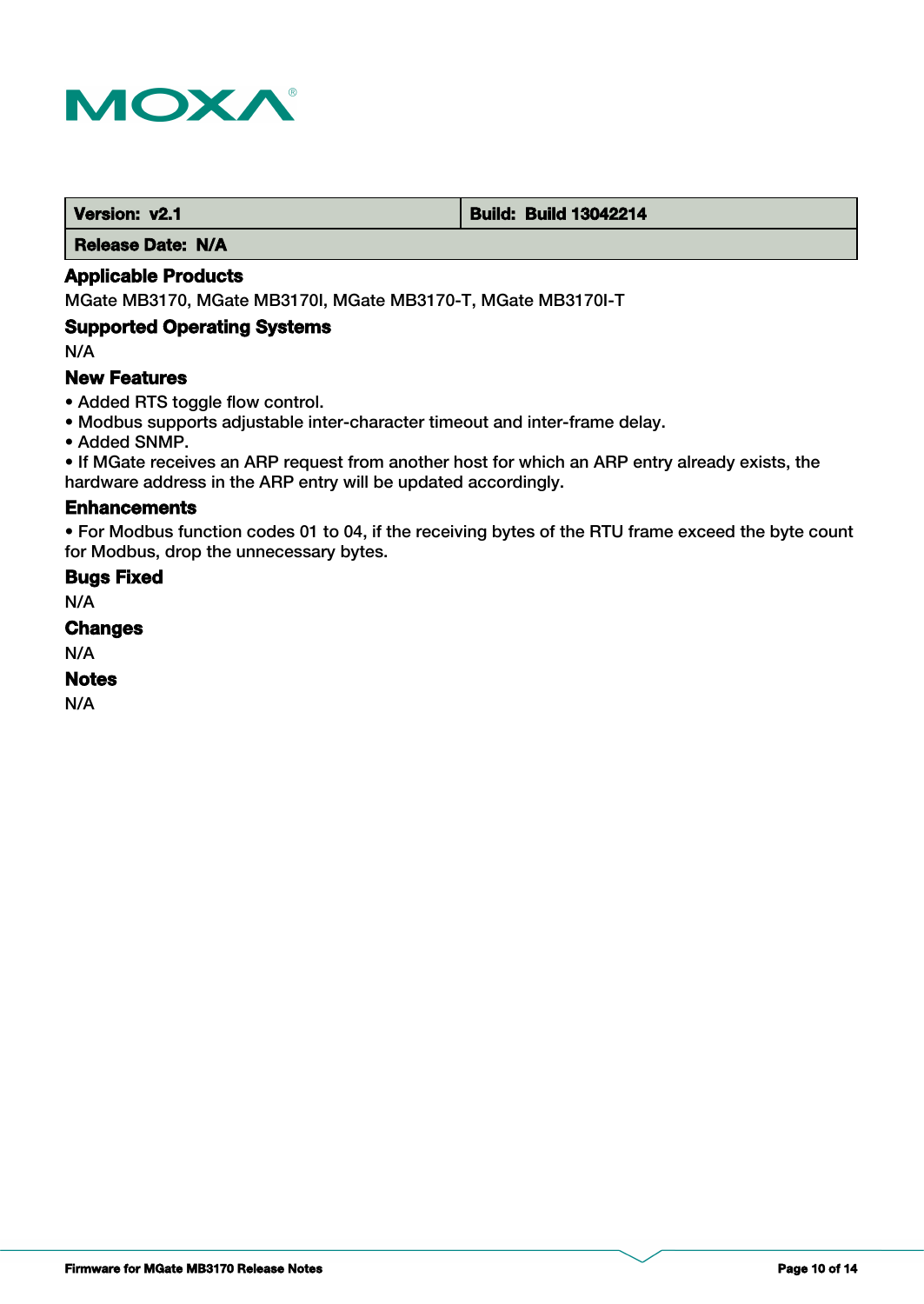

#### **Version: v2.0 Build: Build 10070617**

 **Release Date: N/A**

# **Applicable Products**

MGate MB3170, MGate MB3170I, MGate MB3170-T, MGate MB3170I-T

### **Supported Operating Systems**

N/A

### **New Features**

- Added ProCOM function which provides 4 ProCOMs.
- Added web console.
- Added IP filter for 24 accessible IPs.
- Remote slave TCP port can be changed. (Notice: From v1.1.5, MGate Manager 1.2.5 or higher must be used.)
- Sends gratuitous ARP when link goes down and then up again to check if there is an IP conflict.
- Increased Relay Warning for Power Failure, Ethernet 1/2 Link Down. Normal: relay short; Warning: relay open and fault LED will blink.

#### **Enhancements**

• When there is a TCP slave set that does not exist, MB3000 will only try to connect to this slave if there is a request for it. In the previous version, MB3000 would try to connect if it received a request/response from any master/slave.

• Set ON as the default states of DTR & RTS, since some devices would be blocked when DTR or RTS were OFF even when they didn't use flow control.

• In ASCII mode, ignores data received after line feed (LF) because this could be an illegal packet generated by certain devices.

• In ASCII mode, checks CR instead of LF to verify the packet format is correct.

### **Bugs Fixed**

• When traffic is heavy, MGate may lose some packets.

• According to RFC 2132, the DHCP option field must end with an "End Option", but MB3000 did not follow this policy so it could not get an IP address from some DHCP servers.

• According to RFC 1542, minimal BOOTP (the UDP data field) should be 300 octets, so it is now padded to 300 bytes.

• MGate's BOOTP packet has no magic cookie in the vendor information field. According to RFC 1542, if a special vendor-specific magic cookie is not being used, a BOOTP client should use the dotted decimal value 99.130.83.99 as specified in RFC 1497. In this case, if the client has no vendor information to communicate to the server, the octet immediately following the magic cookie should be set to the "End" tag (255) and the remaining octets of the 'vend' field should be set to zero.

- Firmware version was inconsistent between the telnet console and utility.
- Slave TCP port would be set as 0 after a first time firmware upgrade (above v1.1.5).
- In RTU mode, MB3000 would sometimes divide a frame into two partial frames. This error happened because the CRC was correct when MB3000 received the first partial frame. • In RTU mode, MB3000 would sometimes drop the last byte of packets when last 3 bytes were 00XX00. The error happened because the CRC was right even when MB3000 dropped the last byte.
- If there is a slave that does not exist, the current Modbus transmission would be delayed.
- When MB3000 received a request before establishing a connection to the target slave, the
- following requests would be blocked even after MB3000 finished establishing the connection.
- Minimum data length of Modbus request/response was set to zero instead of 1 byte.
- Sends gratuitous ARP requests before Ethernet is linked up.

### **Changes**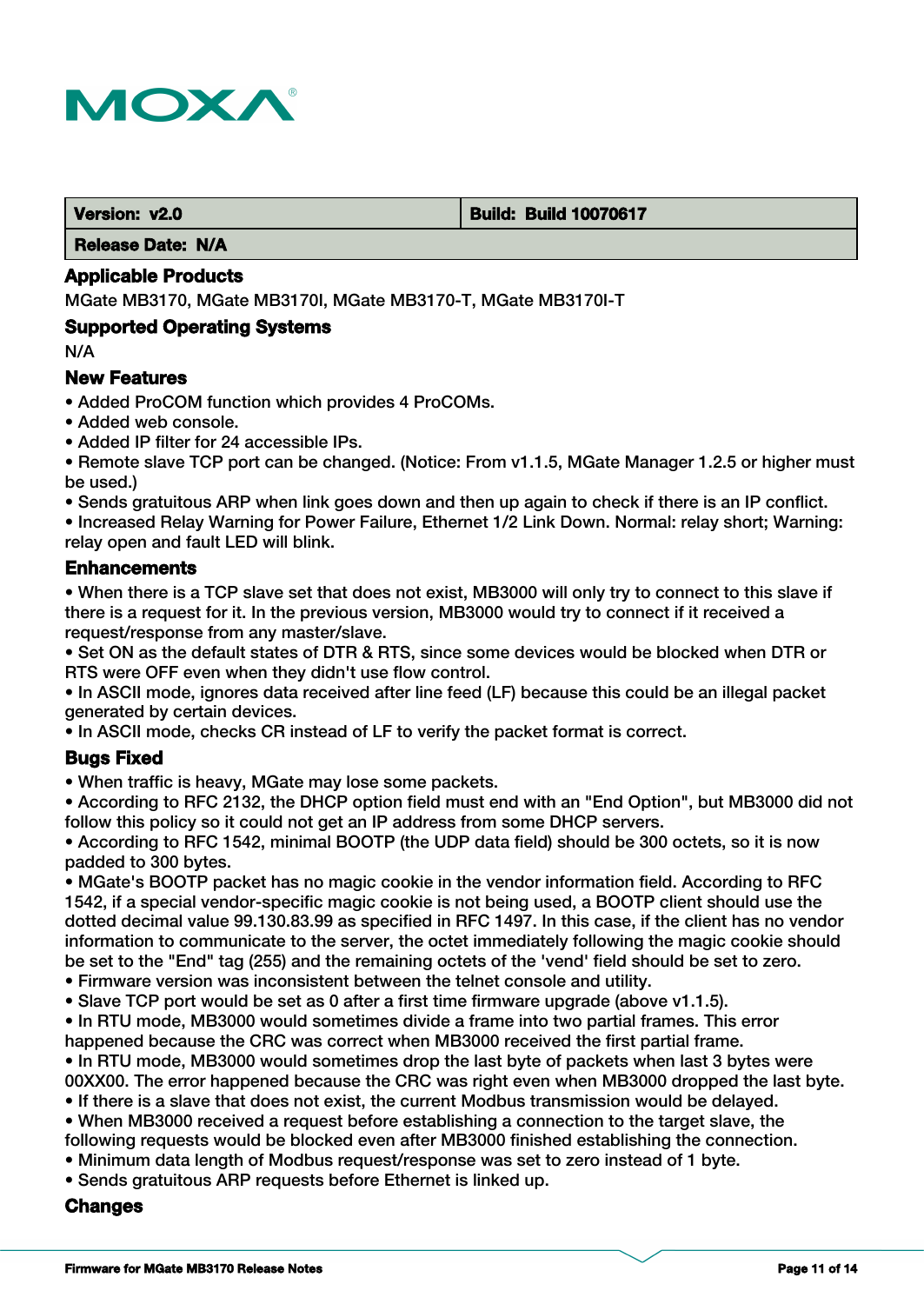

**Notes** N/A N/A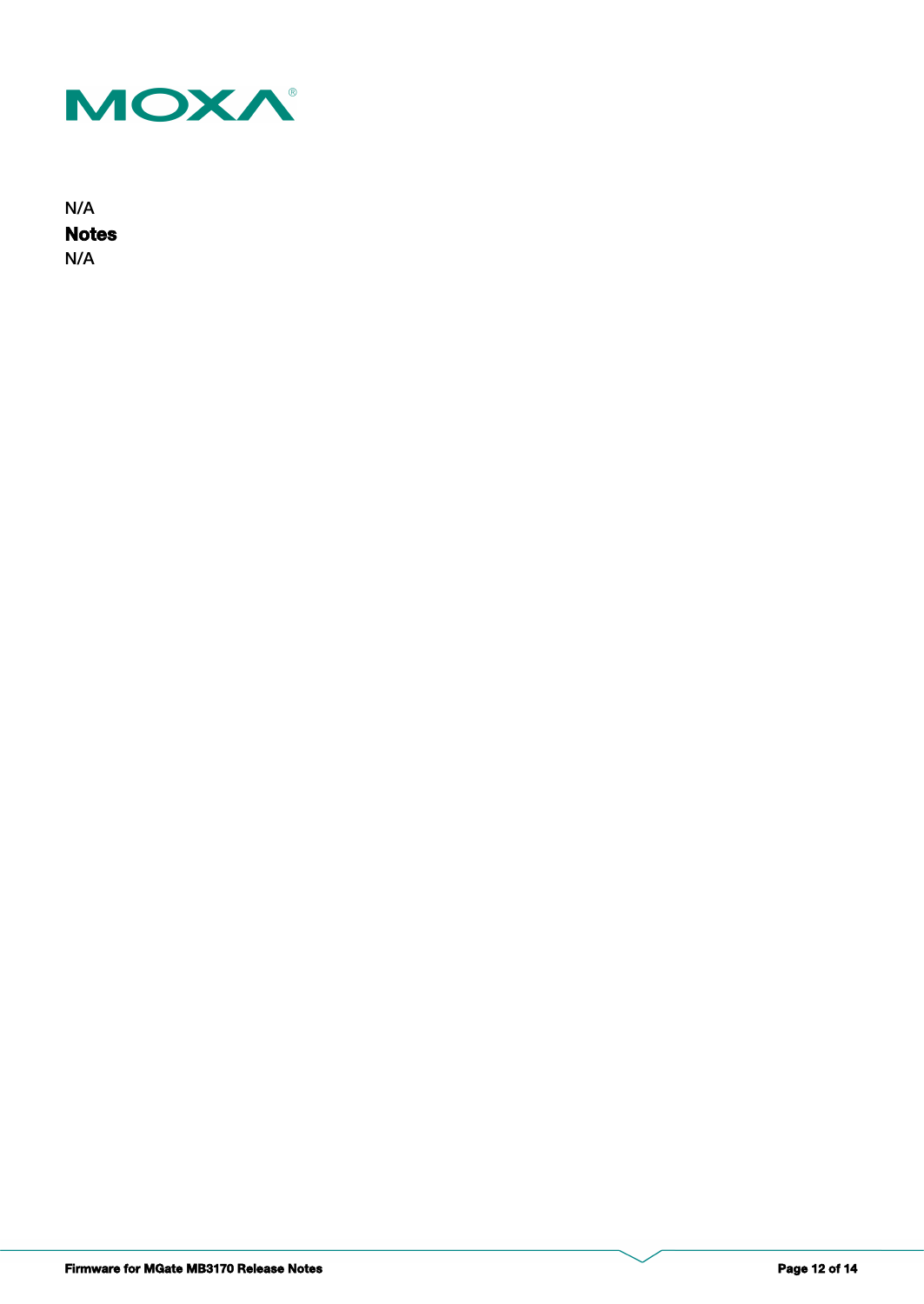

#### **Version: v1.1 Version: v1.1 Build: Build: Build 08012212**

 **Release Date: N/A**

# **Applicable Products**

MGate MB3170, MGate MB3170I, MGate MB3170-T, MGate MB3170I-T

### **Supported Operating Systems**

N/A

#### **New Features**

- Added wide temperature model checking via MGCI.
- Shows EOT flag status in flag of KernelInfo.
- Supports GetMemValue of MGCI.

#### **Enhancements**

• Sends FIN instead of RST, as remote devices send FIN to close a connection.

### **Bugs Fixed**

• Continuously sent more than one reply to the serial master due to queuing requests from the disconnected connection and sending it after re-establishing the connection.

• With two TCP client/slaves, connection status of the second one would be affected by disconnection of the first one.

• Set user-defined TCP response timeout instead of default TCP response timeout (1000 ms).

#### **Changes**

N/A

#### **Notes**